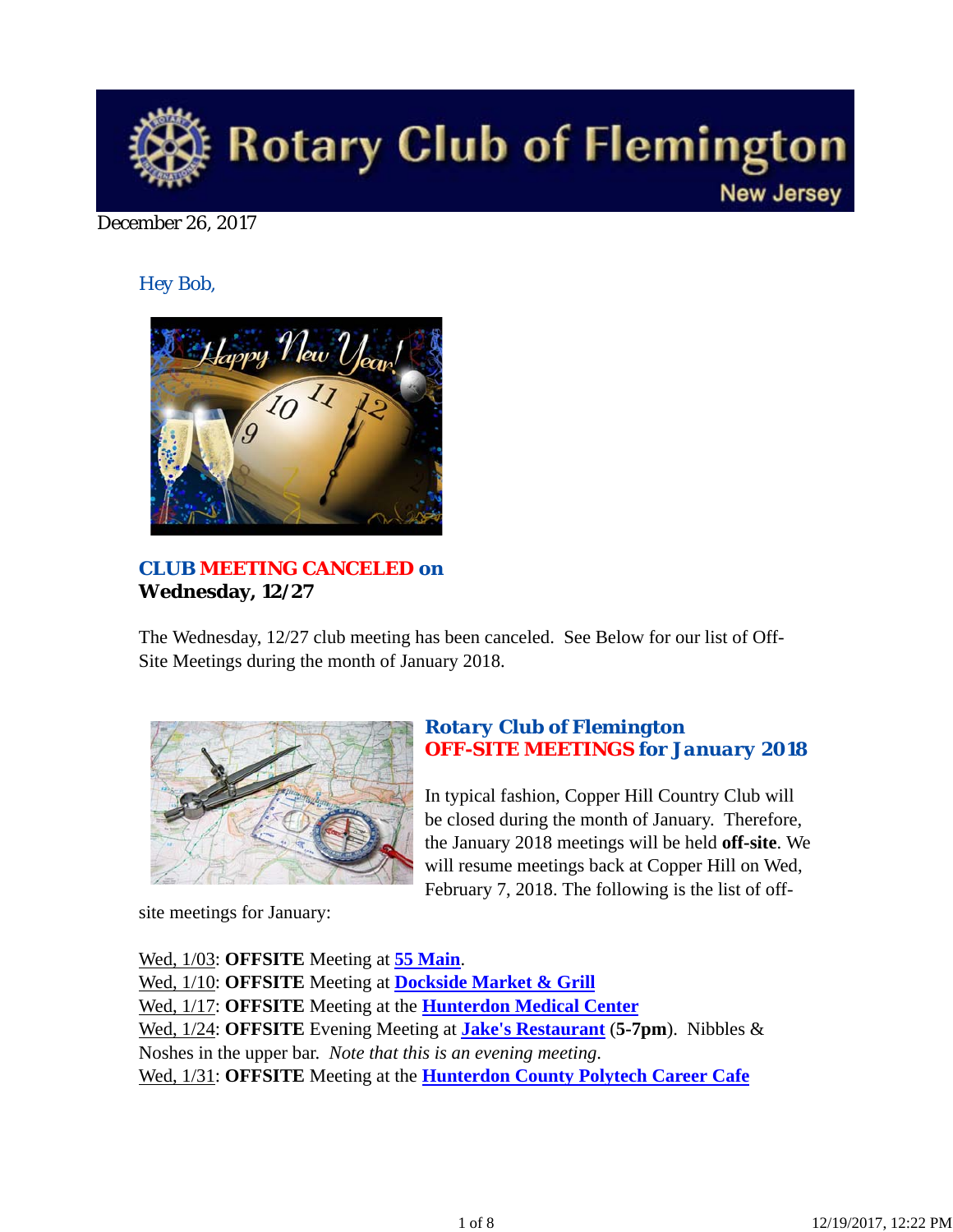## *RIDES for JOHN ZULLO* **From Sandy Clark Updated 12/26/2017**

Following is an updated schedule for driving John Zullo to Wednesday Rotary meetings during the next several weeks. This will be revised as necessary in each weekly E-Monger. Scheduled drivers should contact Sandy Clark at least 24 hours before the Wednesday meeting if they are unable to drive. At the same time, John will call the scheduled driver at least a day in advance if he does not plan to attend the meeting.

### **Schedule of Drivers for John Zullo**:

- Jan. 03 Harry Mazujian
- Jan. 10 Sandy Clark

## *NEW MEMBER* **Jeffrey Moore**

The Membership Committee, Board and Club have approved **Jeff Moore** for membership in the Rotary Club of Flemington. Jeff was proposed by Joe Ziegler. He will have the classification of "**Education - Secondary**". Jeff is the Superintendent for the Hunterdon Central Regional High School. He resides in Delran, NJ.

Jeff has completed his new member orientation and his official induction into the club is currently being coordinated.



## *Find us on Facebook*

Click the image to the left to connect with the Rotary Club of Flemington, NJ on Facebook.



## *The Flemington Rotary MEMBER DIRECTORY Is Updated on the Website*

A PDF copy of the Club Directory kept on the club website, located on the password protected "**Members Only**" page. To access this, simply goto **www.FlemingtonRotaryNJ.org** and click on "Members

Only" in the upper left. The page is password protected. If you do not have the password, simply email us and request it.

If you see any updates that need to be made (a change of address, email, phone number,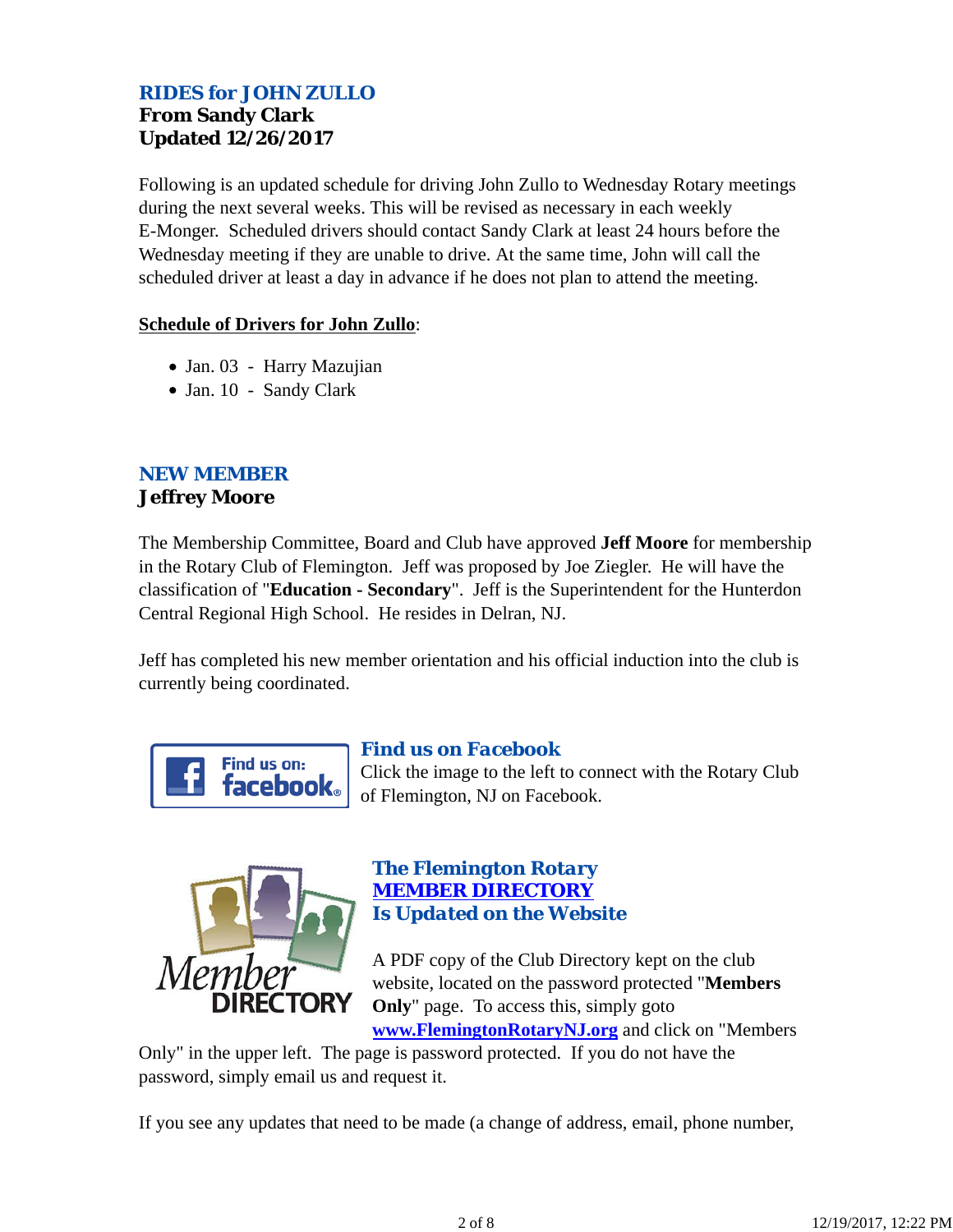something is not listed correctly, etc.), please email Sandy Clark and request any changes to be made. **Click Here** to generate an email to Sandy.



## *SPEAKERS & PROGRAMS BEING SOUGHT*

Mick Schaible is looking for some ideas for upcoming meeting programs and speakers. If you have any leads, please pass them onto Mick, who will follow-up to schedule the speaker.

**Click here** to generate an email directly to Mick.



As you know, the Rotary Club of Flemington is a member of the H.C. Chamber of Commerce. This enables all Rotarians the ability to attend a Chamber function as a "member". If someone asks you what your business is, you would explain that you are a member representing the Rotary Club of Flemington. **Click Here** to visit the Chamber website for a listing of upcoming events.

#### *ROTARY DISTRICT 7510 NEWS*

**Click Here** to read the current news from our Rotary District 7510.

## *UPCOMING DATES TO NOTE:*

Wed, 12/27: **NO Meeting**. (*This meeting between the Holidays was canceled*)

January 2018: \*\***Refer to the Article Above for the list of Off-Site Meetings during the month of January 2018**.

**Next RCOF Board Meeting:** Wed, 1/17 at 5:30 PM (Usually the 3<sup>rd</sup> Wed). Next Membership Meeting: Wed, 1/10 at 1:30 PM (Usually the 2<sup>nd</sup> Wed).

**Upcoming RCOF Club Events, Fundraisers, Fellowship Events, Etc**.: TBA: Hunterdon County Rotary Soup Cook-Off 9/29 (Sat): Flemington Rotary BeerFest

**Rotary District 7510 Events & Functions:** To Be Announced.

### *COMMITTEE LIST:*

**Click Here** to download the listing of all current Club Committee's and its members.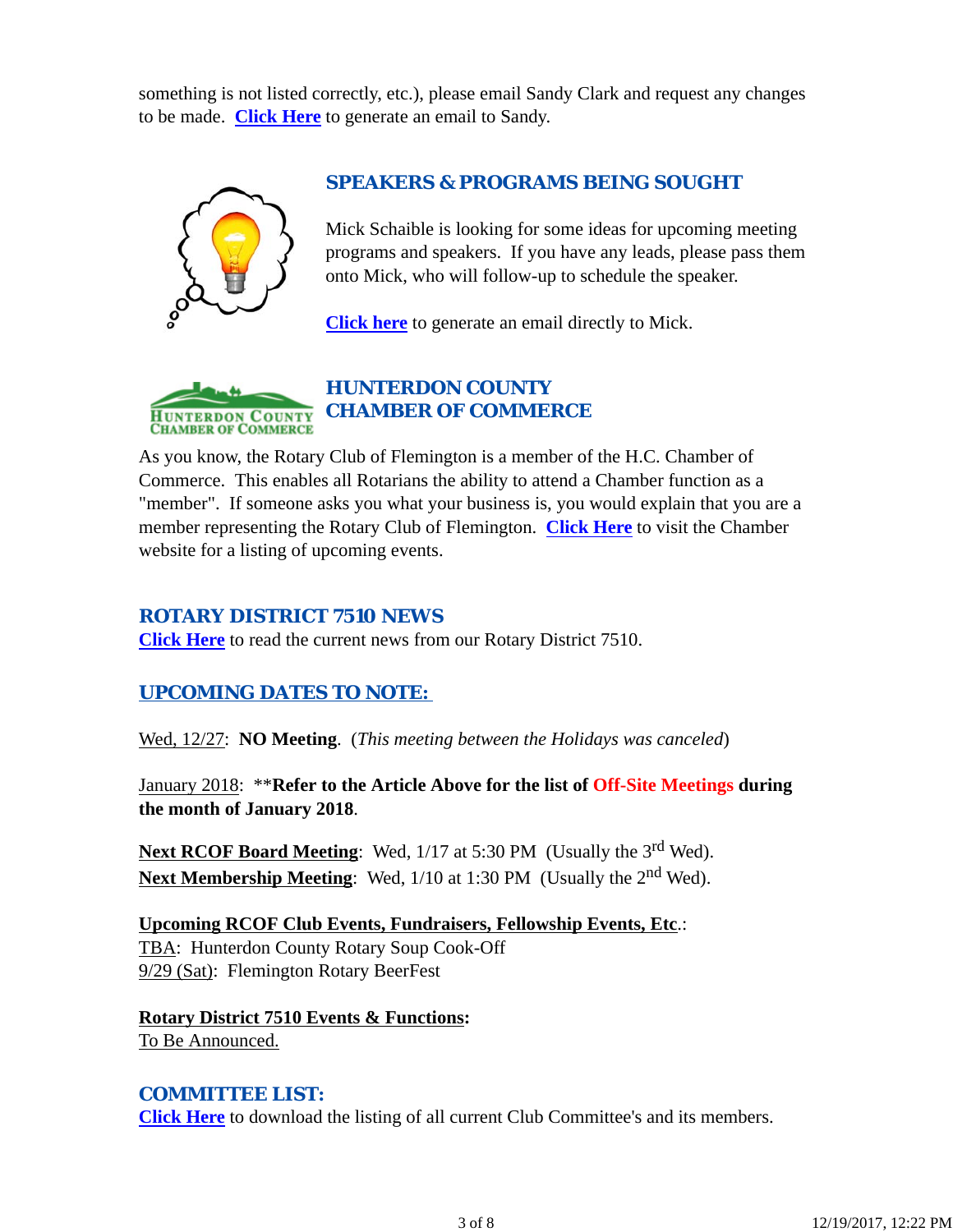#### *"MEMBERS ONLY" WEBSITE:*

#### **Click Here for the Members Only section of the website to find:**

- 1) The "Membership Proposal Form" to propose a new member.
- 2) New Member Information.
- 3) An Online Copy of the Club Membership Directory.
- 4) A Link to All Photos Albums of the Club.

#### *ROTARY WEBSITE LINKS:*

Rotary International: **www.Rotary.org** Rotary District 7510: **www.RotaryNJ.org**

#### *NEARBY ROTARY CLUB MEETINGS:*

As A Rotarian, you are Welcome to attend a Rotary Club meeting anywhere in the world. Click here for the Rotary Club Locator App. Or see below for some local meetings:

#### Mondays

**Lambertville/New Hope** (6:30 pm) - Lambertville Station Restaurant; 11 Bridge Street, Lambertville NJ 08530

**Piscataway** (12:15 pm) - Radisson Hotel; 21 Kingsbridge Road, Piscataway, NJ 08854

#### Tuesdays

**Whitehouse** (12:15 pm) - Max's 22; 456 Route 22 West, Whitehouse Station, NJ 08889 **Princeton** (12:15 pm) - The Nassau Club; 6 Mercer Street, Princeton, NJ 08540 **Bridgewater-Bound Brook** (12:15 pm) - Arbor Glenn; 100 Monroe St, Bridgewater 08807

#### Wednesdays

**Branchburg Township** (7:30 am): Stoney Brook Grille; 1285 Route 28, North Branch, NJ 08876

**Flemington** (12:15pm): Copper Hill Country Club; 100 Copper Hill Road, Ringoes, NJ 08851

**Hillsborough Township** (6:15 pm): Pheasant's Landing; 311 Amwell Road (Rt. 514), Hillsborough, NJ 08844

#### Thursdays

**Clinton Sunrise** (7:30 am): Clinton Fire Department; New Street, Clinton, NJ 08809 **Somerville/Bridgewater** (12:15 pm): Bridgewater Manor; 1251 US Highway 202/206, Bridgewater, NJ 08807

**Trenton** (12:15 pm): Freddie's Tavern; 12 Railroad Avenue, West Trenton, NJ 08628

#### Fridays

**North Hunterdon** (12:15 pm): Beaver Brook County Club; 25 County Club Drive, Annandale, NJ 08801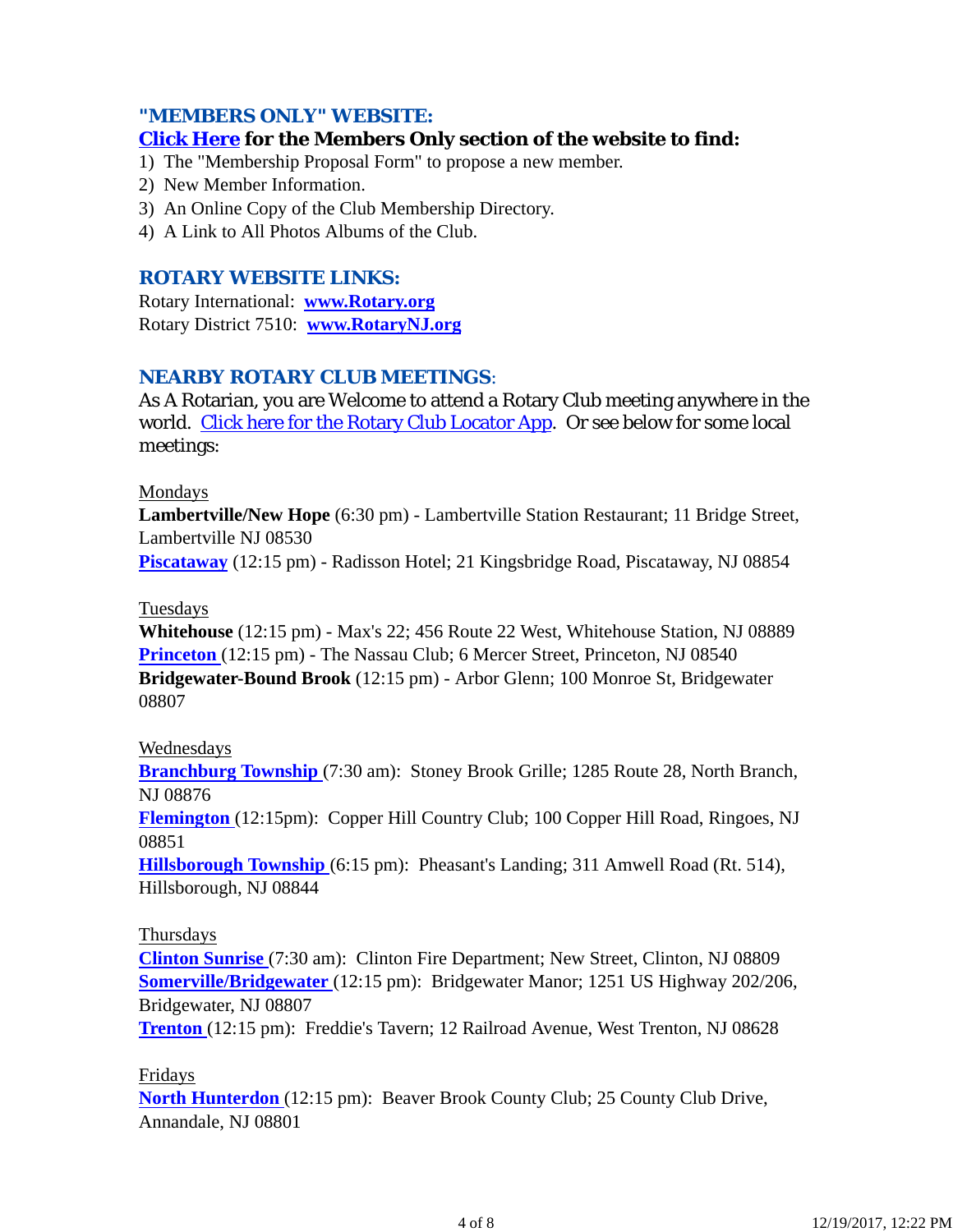Princeton Corridor (12:15pm): Hyatt Regency; 102 Carnegie Center, Rt. 1 North, Princeton, NJ 08540

#### eClub

**Rotary eClub of Hunterdon Horizon**: View website for meetings or online makeups.

# RI President's Call for Action in **2017-2018**: **"Rotary: Making a Difference" Rotary Club of Flemington - Our 94th Year**

Founded October 3, 1923 \* Charter #1529 \* District 7510

| <b>Club President</b>                    | <b>Kim Metz</b>                                        |  |  |
|------------------------------------------|--------------------------------------------------------|--|--|
| President-Elect                          | **Open**                                               |  |  |
| Secretary                                | <b>Kyle Fogarty</b>                                    |  |  |
| Treasurer, General                       | <b>Nik Kritharis</b>                                   |  |  |
| Treasurer, Lunch                         | <b>Ken Skowronek</b>                                   |  |  |
| <b>Board Member</b>                      | <b>D.J. Wright</b> (immediate Past-President)          |  |  |
| <b>Board Member</b>                      | <b>Sandy Clark</b>                                     |  |  |
| <b>Board Member</b>                      | <b>Joe Ziegler</b>                                     |  |  |
| Sergeant-at-Arms                         | <b>Ann del Campo</b>                                   |  |  |
| R.I. President                           | Ian H.S. Riseley (Sandringham, Victoria,<br>Australia) |  |  |
| District Governor (DG)                   | <b>Bob Zeglarski</b> (Roselle-Rosselle Park)           |  |  |
| District Governor Elect (DGE)            | <b>John Shockley</b> (Hillsborough)                    |  |  |
| District Governor Nomimee (DGN)          | <b>Ann Walko</b> (Watchung-Warren)                     |  |  |
| <b>Assistant District Governor (ADG)</b> | <b>Albert Varga</b> (Lambertville-New Hope)            |  |  |

Club Meetings: **Wednesday, 12:15 pm, Copper Hill Country Club** 100 Copper Hill Road, Ringoes 08551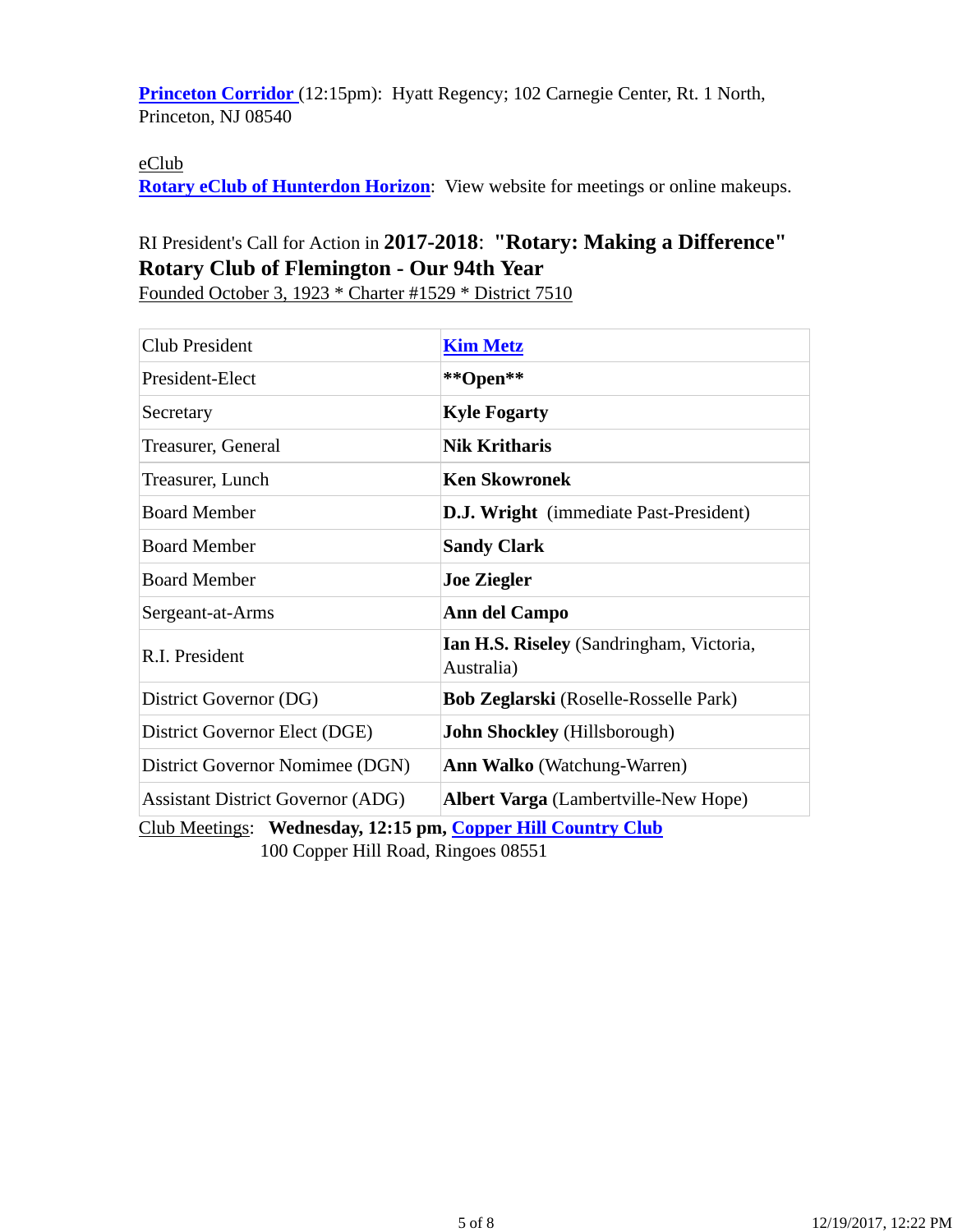

*MISSION STATEMENT*: The mission of Rotary International is to assist and guide Rotarians and Rotary clubs to accomplish the Object of Rotary to ensure Rotary's continuing relevance and to help build a better world, emphasizing service activities by individuals and groups that enhance the quality of life and human dignity, encouraging high ethical standards, and creating greater understanding among all people to advance the search for peace in the world.

**THE OBJECT OF ROTARY:** The object of Rotary is to encourage and foster the ideal of service as a basis of worthy enterprise and, in particular, to encourage and foster:

**1st**: The development of acquaintance as an opportunity for service;

**2nd**: High ethical standards in business and professions, the recognition of the worthiness of all useful occupations, and the dignifying of each Rotarian's occupation as an opportunity to serve society;

**3rd**: The application of the ideal of service in each Rotarian's personal, business and community life;

**4th**: The advancement of international understanding, goodwill, and peace through a world fellowship of business and professional persons united in the ideal of service.

**THE 4-WAY TEST:** "Of the things we think, say or do:

- **1st**: Is it the Truth?
- 2<sup>nd</sup>: Is it Fair to all concerned?
- **3rd**: Will it build goodwill and better friendships?
- **4th**: Will it be beneficial to all concerned?"

### *ROTARY's AVENUE'S OF SERVICE*:

**1)** Through **Club Service**, we have fun, build lasting friendships, and make sure that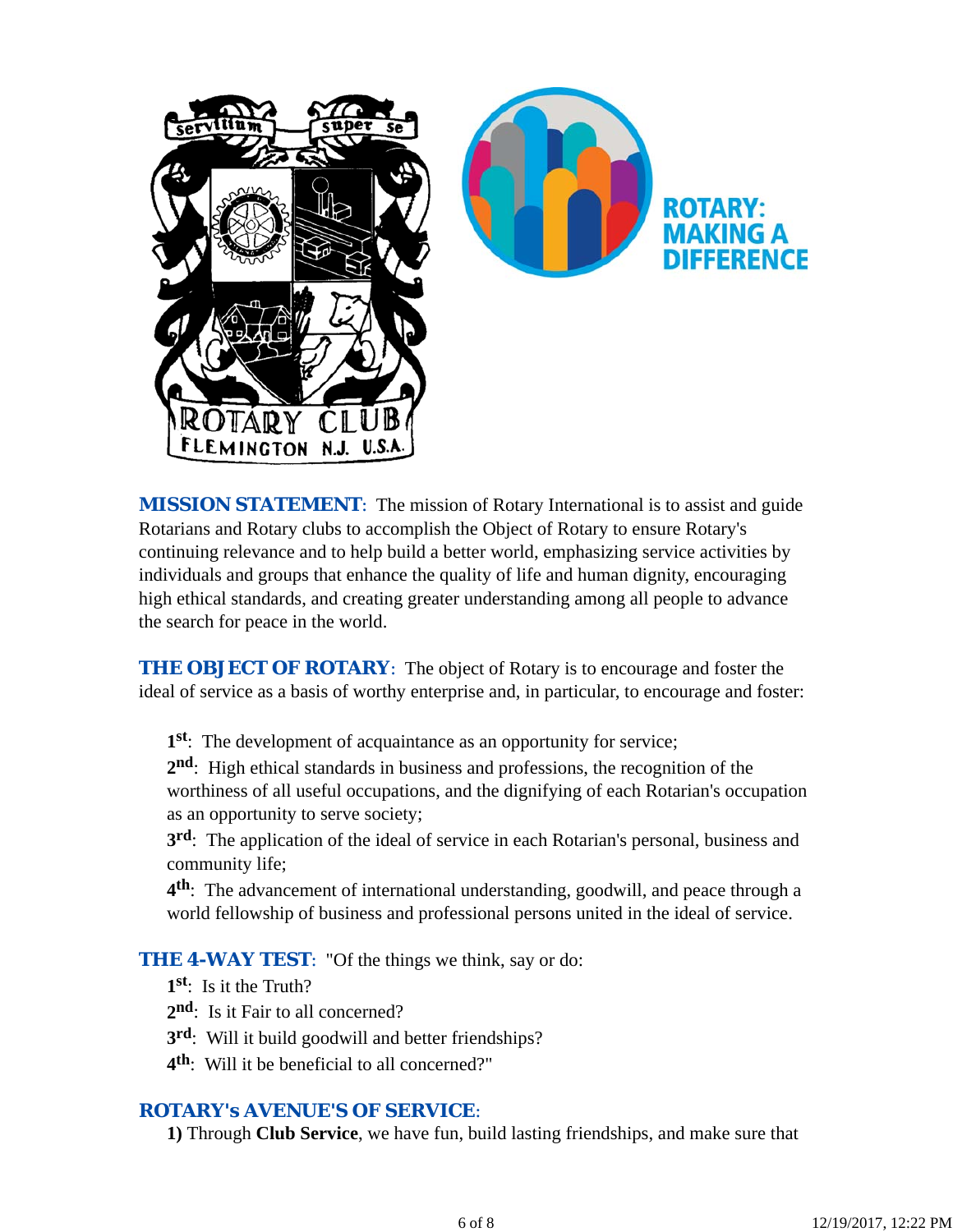our club runs well.

**2)** Through **Vocational Service**, we volunteer our professional skills to serve others and promote integrity in everything we do.

**3)** Through **Community Service**, we address local needs and work with our community to bring lasting improvements.

**4)** Through **International Service**, we meet humanitarian needs around the globe and promote world understanding and peace.

**5)** Through **Youth Service**, we work with young people to help them become the next generation of leaders, visionaries, and peacemakers.

## **2017-2018 CLUB MEMBER ROSTER Rotary Club of Flemington, NJ**

|  |  |  | <b>Current Number of Members: 37</b> |  |
|--|--|--|--------------------------------------|--|
|--|--|--|--------------------------------------|--|

| <b>Rotarian</b>                   | <b>Member Since</b> | <b>Classification</b>                    |
|-----------------------------------|---------------------|------------------------------------------|
| Bohler, Herbert C. (Herb)         | 1977                | <b>Specialty Advertising</b>             |
| Boynton, Adam                     | 2016                | <b>Church / Social Services</b>          |
| Chittenden, Robert L. (Bob)       | 2003                | M.E.F.P. Consulting Engineering          |
| Clark, Arthur L. (Sandy)          | 1987                | Printing                                 |
| Davidson, James G. (Jim)          | 2002                | <b>Rubber Products</b>                   |
| del Campo, Ann                    | 2016                | <b>Scientist &amp; Farmer</b>            |
| Ferrari, Frederick J. (Fred)      | 1964                | Orthodontia                              |
| Fisher, Charles H. (Charlie)      | 1961                | <b>Funeral Services</b>                  |
| Fisher, Thomas H. (Tom)           | 2012                | <b>Property &amp; Casualty Insurance</b> |
| Fogarty, Kyle M.                  | 2017                | <b>Financial Advisor</b>                 |
| Harrison, Jeffrey (Jeff)          | 1996                | Psychotherapy                            |
| <b>Hyatt, Frederic D. (Fred)</b>  | 2017                | <b>Retired - Aerospace</b>               |
| Kamnitsis, Christopher P. (Chris) | 2001                | <b>Financial Planning</b>                |
| Kritharis, Nikolaos (Nik)         | 2016                | Dentistry                                |
| Liebross, Ira                     | 1997                | <b>Family Medicine</b>                   |
| Loew, Darren                      | 2002                | <b>Orthodontics</b>                      |
| Martin, Teresa (Terry)            | 1993                | Solid Waste/Recycling                    |
| Mazujian, Harry                   | 2004                | Clergy                                   |
| McWilliams, Nancy                 | 1992                | Psychotherapy                            |
| Metz, Kim                         | 2007                | <b>Technical Education</b>               |
| Muller, George D.                 | 1964                | <b>Cut Glass Manufacturing</b>           |
| Newland, Robert D. (Bob)          | 1998                | Insurance                                |
| Ownes, Terry M.                   | 1987                | <b>Floor Covering</b>                    |
| Phelan, Christopher J. (Chris)    | 2009                | <b>Chamber Of Commerce</b>               |
| Randolph, R. Wayne                | 1982                | <b>Veterinary Medicine</b>               |
| Ruberto, Johanna S.               | 2016                | <b>High School Administration</b>        |
| Schaible, R. Michael (Mick)       | 1998                | <b>Appraisal Services</b>                |